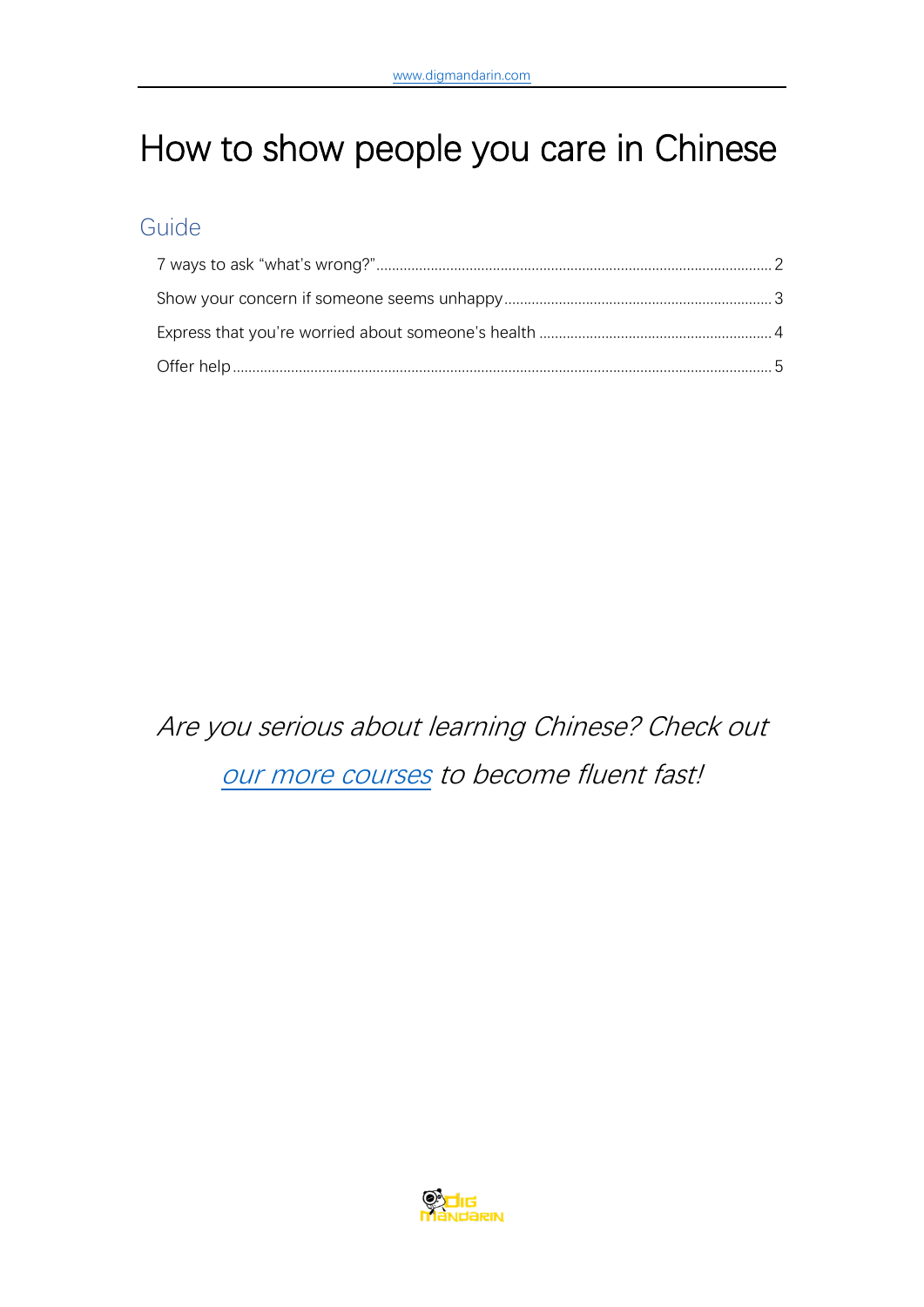# <span id="page-1-0"></span>7 ways to ask "what's wrong?"

Sometimes when you meet a friend, you can immediately see that something is wrong with them. The directly translated phrase "你好吗" is a bland greeting, and it doesn't really show your concern for them. So what do you say when you suspect that your friend might not be doing well? Here are a few authentic and natural expressions that have a more caring, sincere tone.

(Nǐ zěnme le?)

你怎么了? What's the matter? (Nǐ hái hǎo ma?) 你还好吗? Are you alright? (Nǐ méishì ba?) 你没事吧? Are you alright? (Chū shénme shìr le?) 出什么事儿了? Is there something wrong? (Yù dào máfan le ma?) 遇到麻烦了吗? Are you in trouble? (Dàodǐ zěnme huí shì?) 到底怎么回事? What's going on? (Yǒu shén me wèntí, shuō chūlái tīng tīng.) 有什么问题,说出来听听。

Talk to me if there's a problem.

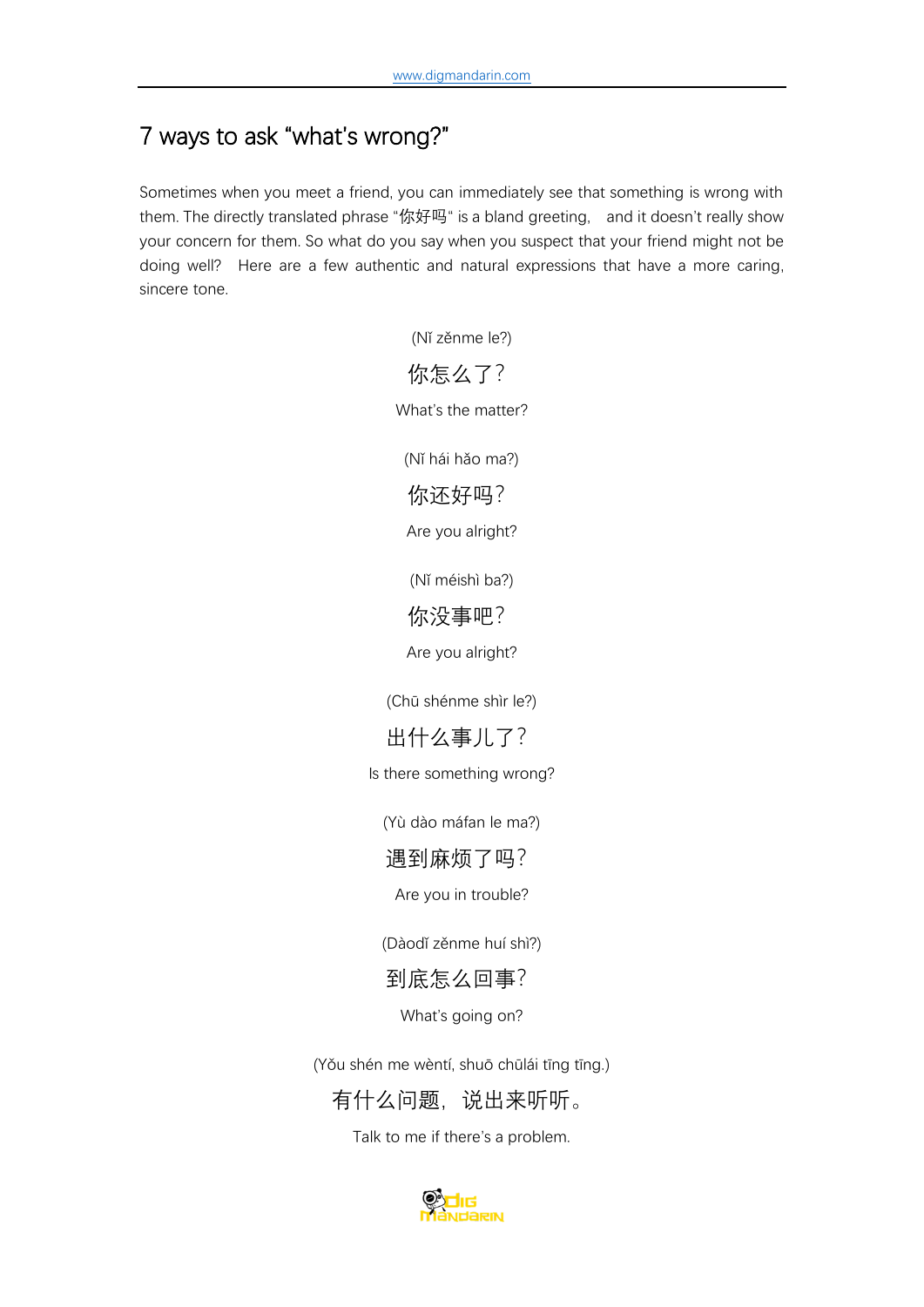# <span id="page-2-0"></span>Show your concern if someone seems unhappy

What do you say when you think your friend is in a bad mood, and you just want to ask them directly why they seem down? You can try using these phrases:

(Xīnqíng bù hǎo ma?)

#### 心情不好吗?

Are you unhappy?

(Nǐ zěnme nàme yánsù?)

#### 你怎么那么严肃?

Why do you look so serious?

(Nǐ zěnme mǎn liǎn bù gāoxìng?)

你怎么满脸不高兴?

Why do you look upset?

(Nǐ zěnme lāzhe gè liǎn?)

你怎么拉着个脸?

Why the long face?

(Nǐ jīntiān kànzhe hǎoxiàng bù tài gāoxìng a.)

## 你今天看着好像不太高兴啊。

You look a bit down today.

(Nǐ hǎoxiàng bù dà duìjìnr a.)

## 你好像不大对劲儿啊。

You don't seem like yourself today.

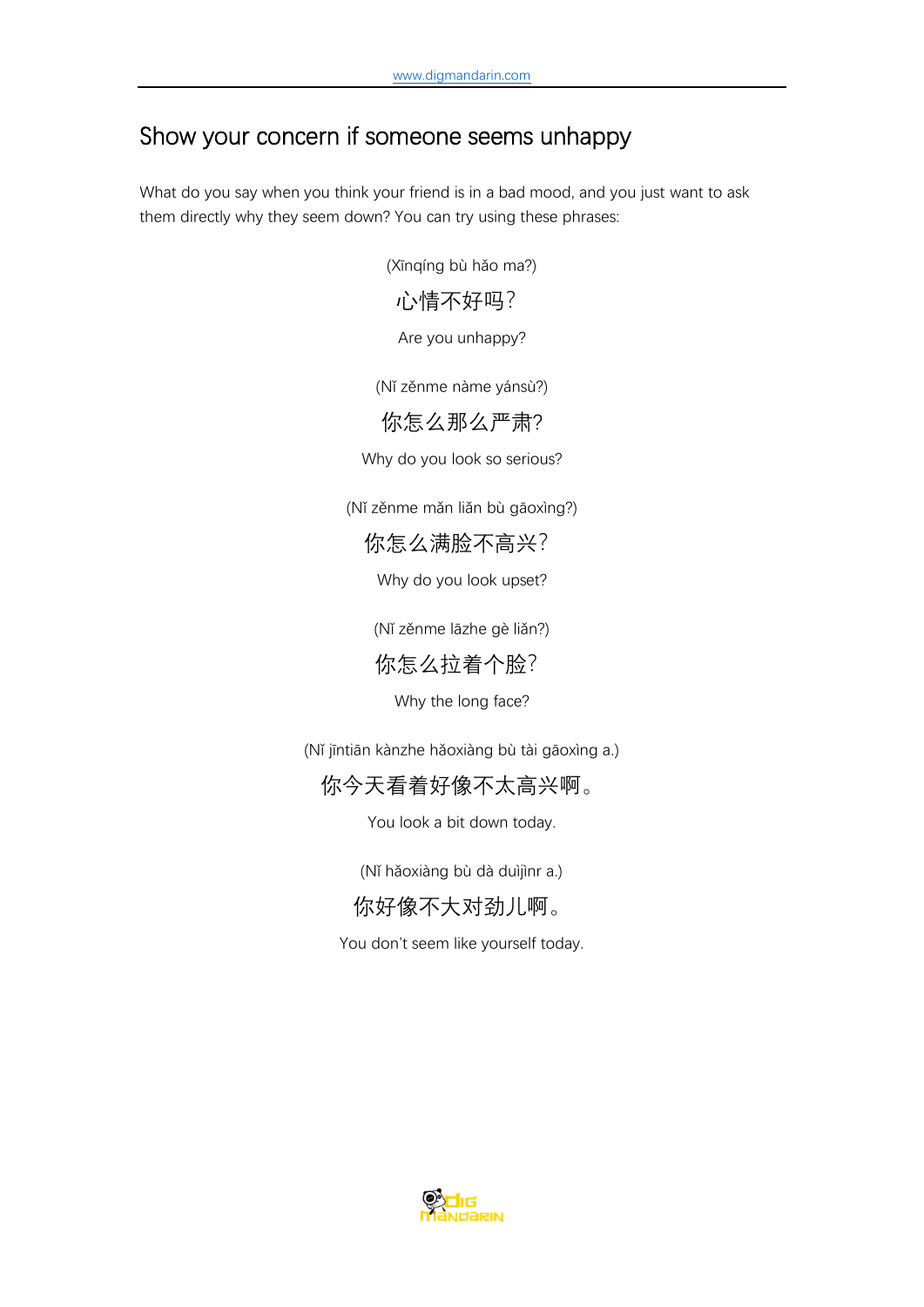# <span id="page-3-0"></span>Express that you're worried about someone's health

What if someone looks unwell? How do you ask them about their health appropriately? Here are a few phrases that you can use.

(Nǐ shēntǐ bú shūfú ma?)

你身体不舒服吗?

Are you unwell?

(Nǐ hǎoxiēle ma?)

#### 你好些了吗?

Are you feeling better?

(Nǐ jīntiān gǎnjué zěnme yàng?)

你今天感觉怎么样?

How are you today?

(Yào bùyào qù yīyuàn?)

#### 要不要去医院?

Do you want to go to the hospital?

(Yào bùyào huíqù xiūxi yīxià?)

#### 要不要回去休息一下?

Do you want to go back and rest for a bit?

(Duō bǎozhòng.)

## 多保重。

Take good care of yourself.